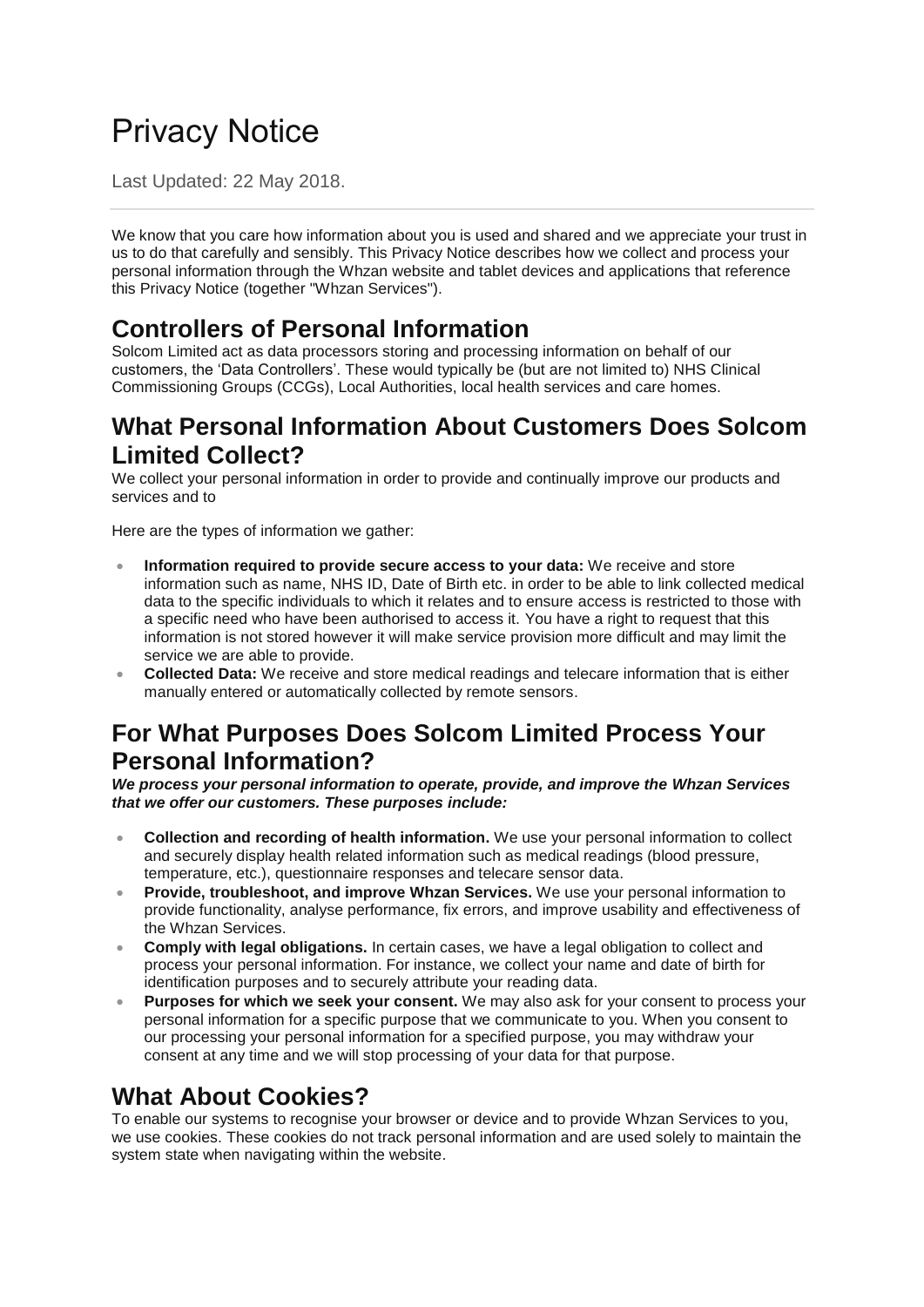## **Does Solcom Limited Share Your Personal Information?**

Information about our customers is an important part of our business and we are not in the business of selling our customers' personal information to others. Solcom Limited shares customers' information only as described below.

- **Transactions involving Third Parties:** Where requested and authorised data may be transferred to other medical record systems such as SystmOne, EMIS, etc. You have the right to request that this transfer is restricted or prevented altogether.
- **Third Party Service Providers:** Your data is stored on our behalf on secure cloud servers provided by Microsoft. For details of their privacy policy see [here.](https://privacy.microsoft.com/en-gb/privacystatement)
- **Business Transfers:** As we continue to develop our business, we might sell or buy other businesses or services. In such transactions, customer information generally is one of the transferred business assets but remains subject to the promises made in any pre-existing Privacy Notice (unless, of course, the customer consents otherwise). Also, in the unlikely event that Solcom Limited.com, Inc. or substantially all of its assets are acquired, customer information will of course be one of the transferred assets.
- **Protection of Solcom Limited and Others:** We release account and other personal information when release is required in order to comply with the law.

Other than as set out above, you will receive notice when personal information about you might be shared with third parties and you will have an opportunity to choose not to share the information.

## **Transfers out of the European Economic Area.**

All data is stored on cloud servers within the UK.

## **How Secure is Information About Me?**

We design our systems with your security and privacy in mind.

- We work to protect the security of your information during transmission by using Secure Sockets Layer (SSL) software, which encrypts information you input.
- We maintain physical, electronic and procedural safeguards in connection with the collection, storage and disclosure of personal customer information. Our security procedures mean that we may request proof of identity before we disclose personal information to you.
- Our devices offer security features to protect them against unauthorised access and loss of data.
- It is important for you to protect against unauthorised access to your password and to your computers, devices, and applications. Be sure to sign off when you finish using a shared computer.

## **What About Third-Party Advertisers and Links to Other Websites?**

Whzan Services do not include links to advertisers or other websites. Web-links configured for the tablet devices are displayed within a sandboxed window to ensure security.

## **What Choices Do I Have?**

If you have any questions or objection as to how we collect and process your personal information, please contact our Customer Service.

- As described above, you can choose not to provide certain information but then you might not be able to take advantage of many of the Whzan Services.
- The Help feature on most browsers and devices will tell you how to prevent your browser or device from accepting new cookies, how to have the browser notify you when you receive a new cookie or how to disable cookies altogether. Because cookies allow you to take advantage of some essential Whzan Services, we recommend that you leave them turned on. For instance, if you block or otherwise reject our cookies, you will not be able to add items to your Shopping Basket, proceed to Checkout, or use any Whzan Services that require you to Sign in. For more information about cookies, see our Cookies Notice.